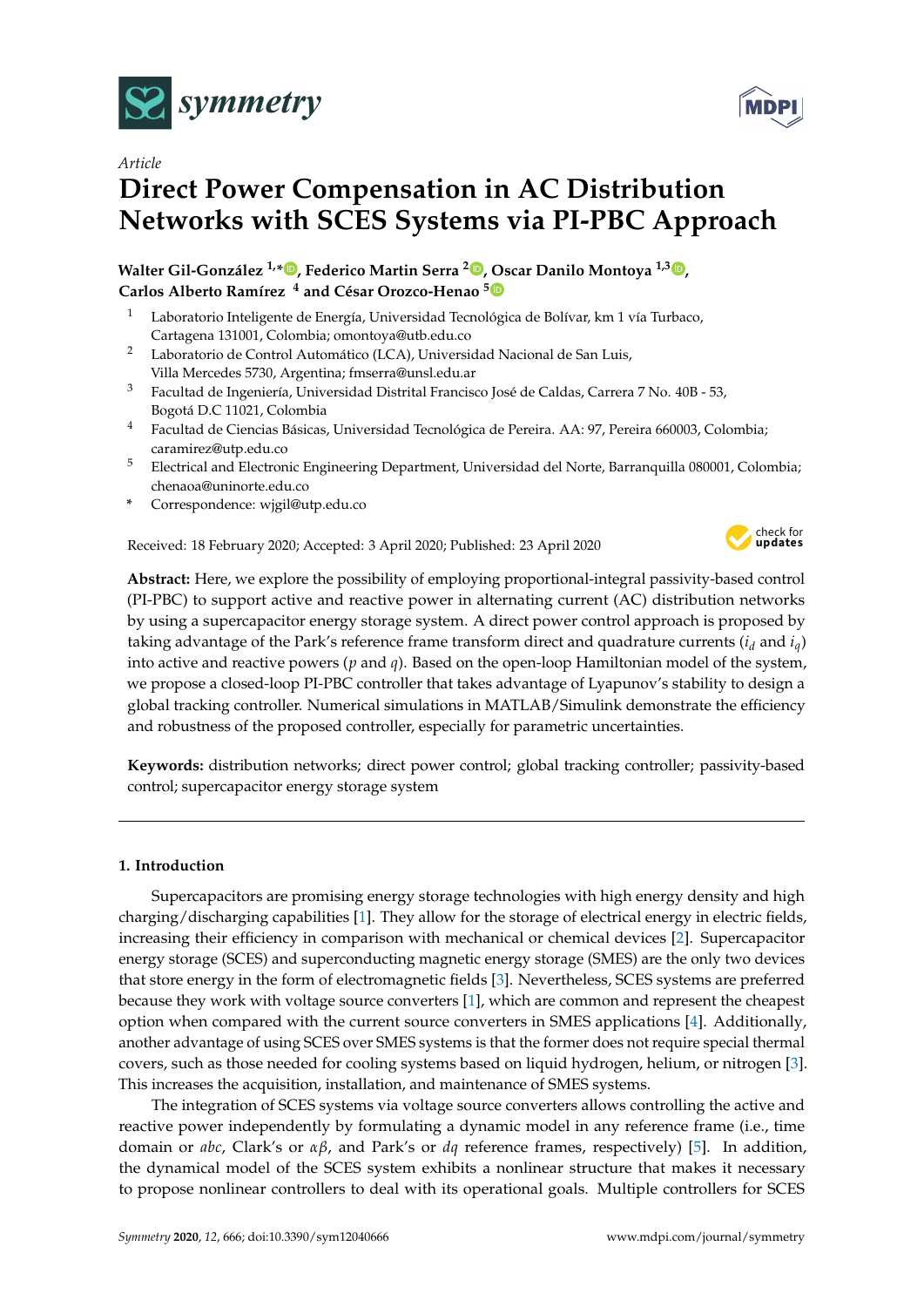systems integration in electrical networks have been proposed such as feedback linearization methods [\[6\]](#page-13-5), interconnection and damping PBC approaches [\[3](#page-13-2)[,5\]](#page-13-4), linear matrix inequalities [\[7\]](#page-13-6), classical proportional-integral controls [\[8\]](#page-13-7), adaptive predictive control [\[9\]](#page-13-8), or proportional-integral passivity-based control (PI-PBC) methods [\[2\]](#page-13-1), that typically control active and reactive power in an indirect form by controlling the currents on the AC side of the converter. Two interesting approaches based on IDA-PBC and PI-PBC approaches have been reported by [\[10](#page-13-9)[,11\]](#page-13-10) to control SMES and SCES systems in autonomous applications of single-phase microgrids; these PBC approaches take the advantages of the port-Hamiltonian modeling to propose asymptotically stable controllers of Lyapunov. Authors confirm that single-phase converters allow the control of active and reactive power independently; nevertheless, the main disadvantage is the dependence on the parameters of the control laws, which complicates their application over systems with parametric uncertainties.

Note that PBC approaches are preferred to operate SCES systems because their dynamic models exhibit a port-Hamiltonian (pH) structure in open-loop, which is a suitable structure that is employed in PBC designs. Because it allows proposing closed-loop control structures that can guarantee stable operation in the sense of Lyapunov [\[12\]](#page-13-11). Even though the PI-PBC method has been previously presented for SCES systems by [\[2\]](#page-13-1), who presented a direct power control structure, we proposed a robust parametric approach that avoids prior knowledge on the system parameters (inductance, resistance, and supercapacitor values) and does not require the solution of additional differential equations. This is a gap that is yet to be solved in specialized literature for SCES applications in AC distribution networks. In addition, the main advantage of using direct power control is that the state variables to design the controller are directly active and reactive power. Making more suitable the assignation of the references to control these variables in generation or load compensation applications, while classical approaches work with currents as state variables requiring additional steps regarding active and reactive power control.

The remainder of this paper is organized as follows: Section [2](#page-1-0) presents a complete dynamical formulation of the SCES system interconnected to AC grids with a series resistive-inductive filter. In addition, we present its pH intrinsic formulation and its transformation from the current structure to the power ones. Section [3](#page-3-0) presents the structure of the proposed PI-PBC approach, highlighting its independence regarding the filter parameters and provides a general proof to guarantee asymptotic convergence. Section [4](#page-5-0) reports the general control structure as a function of active and reactive power measures as well as the physical constraints related to the integration of SCES in distribution networks. Section [5](#page-6-0) presents the test system, simulating conditions, and numerical results with their corresponding analysis and discussion. Section [6](#page-8-0) details the main conclusions derived from this research.

#### <span id="page-1-0"></span>**2. Dynamical Modeling**

To obtain the dynamical representation of the SCES system integrated with VSC, only Kirchhoff's laws and the first Tellegen's theorem is required. Here, we suppose that all the variables were transformed from the *abc* reference frame into Park's reference frame [\[5\]](#page-13-4).

<span id="page-1-3"></span><span id="page-1-1"></span>
$$
l\frac{d}{dt}i_d = -ri_d + \omega li_q + v_{sc}u_d - v_d,
$$
\n(1)

<span id="page-1-2"></span>
$$
l\frac{d}{dt}i_q = -ri_q - \omega li_d + v_{sc}u_q - v_q,
$$
\n(2)

$$
c_{sc} \frac{d}{dt} v_{sc} = -i_d u_d - i_q u_q, \tag{3}
$$

where *l* and *r* are the series inductance and resistance of the AC filter (transformer), respectively; *csc* is the capacitance value of the SCES system;  $i_d$  and  $i_q$  represent the direct- and quadrature-axis currents, respectively, while  $v_d$  and  $v_q$  are their corresponding voltages;  $v_{sc}$  is the voltage in the terminals of the supercapacitor and,  $u_d$  and  $u_q$  are the modulation indexes of the converter that work as control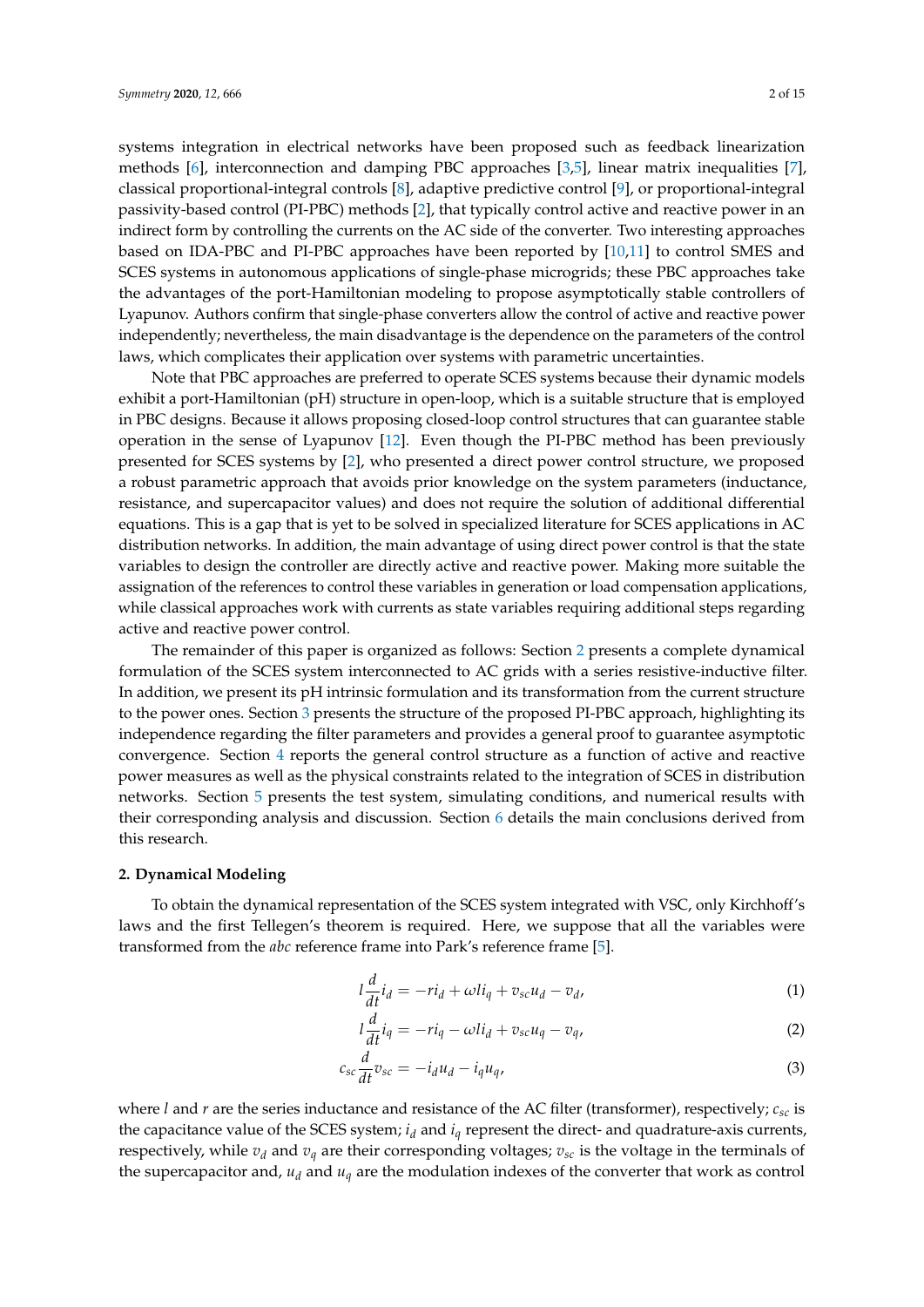inputs. Note that dynamical Model  $(1)$ – $(3)$  is a sub-actuate control system because there are  $m = 2$ control variables and  $n = 3$  states.

**Remark 1.** *The dynamical Model [\(1\)](#page-1-1)–[\(3\)](#page-1-2) exhibits a non-affine port-Hamiltonian structure as follows:*

<span id="page-2-2"></span>
$$
\mathcal{D}\dot{x} = [\mathcal{J}(u) - \mathcal{R}]\dot{x} + \zeta,\tag{4}
$$

 $\forall x$  *where*  $D \in \mathbb{R}^{n \times n}$  is the inertia matrix, which is diagonal and positive definite,  $\mathcal{J} \in \mathbb{R}^{n \times n}$  and  $\mathcal{R} \in \mathbb{R}^{n \times n}$ *are the interconnection and damping matrices, such that* J *is skew-symmetric and* R *is diagonal and positive*  $s$ emidefinite;  $x \in \mathcal{R}^n$  and  $u \in \mathcal{R}^m$  are the state and control vectors; and  $\zeta \in \mathcal{R}^n$  corresponds to the external *input vector.*

**Lemma 1.** *The dynamical Model [\(1\)](#page-1-1)–[\(3\)](#page-1-2) can be transformed into a direct-power control (DPC) model preserving* its non-affine port-Hamiltonian structure by defining the following variables as recommended in [\[2\]](#page-13-1):  $p=v_d i_d$ , *q* = −*v<sup>d</sup> iq, and v* = *vdvsc, where v<sup>q</sup>* = 0 *because the PLL is referred to the direct-axis.*

**Proof.** To obtain a DPC model, let us suppose that the  $v_d$  and  $v_q$  signals are obtained by implementing a phase-looked loop (PLL), such that they (i.e., *v<sup>d</sup>* and *vq*) are constants and well known. Now, if we derive the active and reactive power components, then,

$$
\frac{d}{dt}p = v_d \frac{d}{dt} i_d,
$$
\n(5a)

<span id="page-2-0"></span>
$$
\frac{d}{dt}q = -v_d \frac{d}{dt} i_q,\tag{5b}
$$

where, if we substitute Equation [\(1\)](#page-1-1) and [\(2\)](#page-1-3) considering that  $v = v_d v_{sc}$ , the following result is obtained

$$
l\frac{d}{dt}p = -rp - \omega lq + vu_d - v_d^2,
$$
\t(6a)

$$
l\frac{d}{dt}q = -rq + \omega lp - vu_q.
$$
 (6b)

Note that if we multiply Equation [\(3\)](#page-1-2) by  $v_d$  and rearrange some terms, then

<span id="page-2-1"></span>
$$
c_{sc}\frac{d}{dt}v = -pu_d + qu_q.
$$
\n(7)

Finally, when expressions Equations  $(5)$  to  $(7)$  are rearranged in the form of Equation  $(4)$ , the proof is completed with

$$
\mathcal{D} = \begin{pmatrix} l & 0 & 0 \\ 0 & l & 0 \\ 0 & 0 & c_{sc} \end{pmatrix}, \mathcal{J}(u) - \mathcal{R} = \begin{pmatrix} -r & -\omega l & u_d \\ \omega l & -r & -u_q \\ -u_d & u_q & 0 \end{pmatrix}
$$

$$
x = \begin{bmatrix} p & q & v \end{bmatrix}^T, \quad \zeta = \begin{bmatrix} -v_d^2 & 0 & 0 \end{bmatrix}^T.
$$

 $\Box$ 

**Remark 2.** *Considering the advantages of the pH formulation exhibited by the DPC controller, an appropriate controller to alleviate the active and reactive power oscillations with the SCES systems is the passivity-based control approach because it takes advantage of the pH model to design an asymptotically stable controller in the sense of Lyapunov.*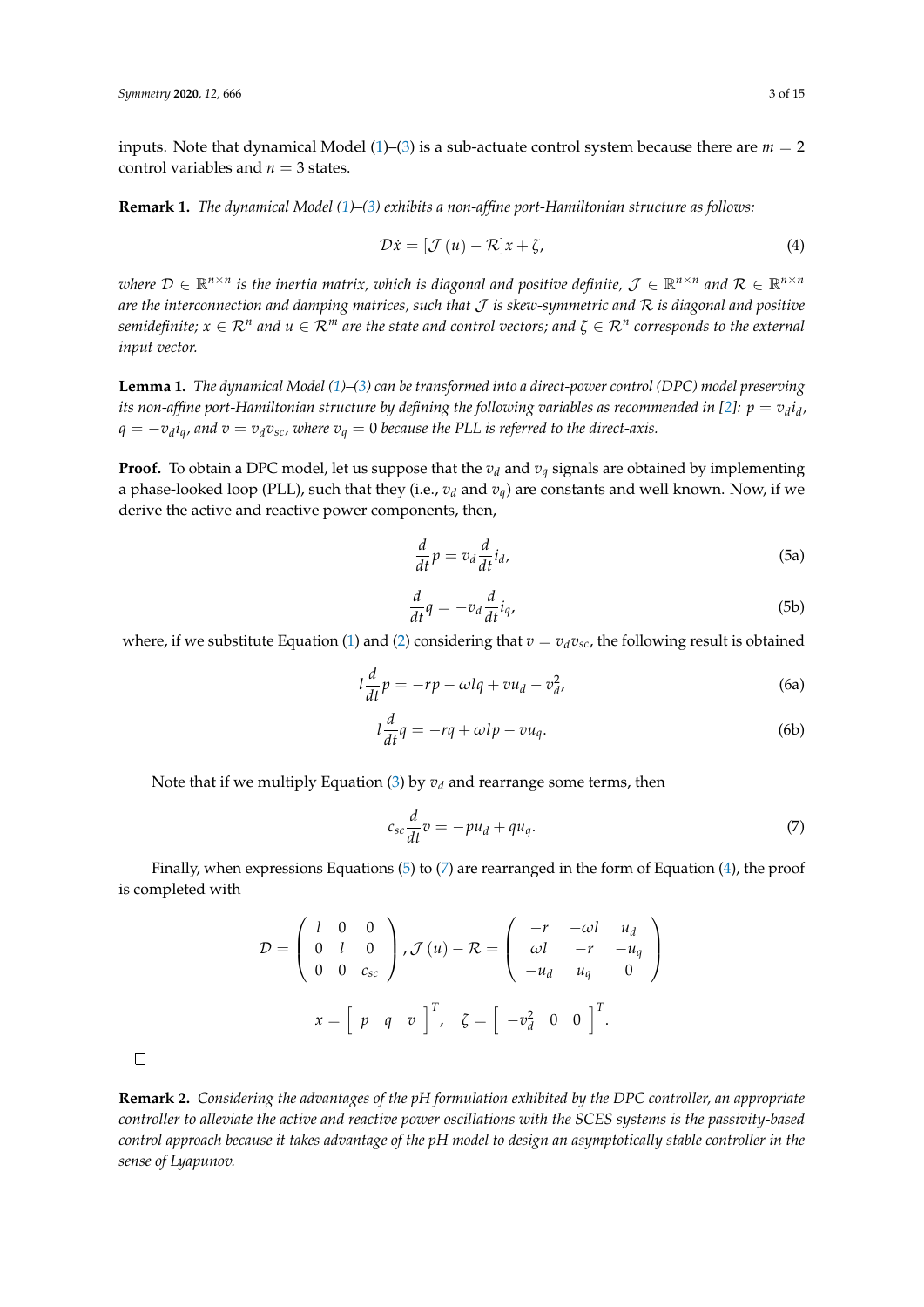#### <span id="page-3-0"></span>**3. Passivity-Based Control Design**

PBC control is a powerful nonlinear control technique that allows designing stable controllers by taking advantage of pH modeling. The main objective of the PBC is to find a set of control laws that help to preserve the pH structure of the dynamical model in closed-loop to guarantee stability in the sense of Lyapunov, using energetic modeling [\[12\]](#page-13-11). There are different approaches based on the PBC theory; the most known approach corresponds to the interconnection and damping assignment (IDA-PBC) because it allows working with linear, nonlinear, and non-affine dynamical systems [\[13\]](#page-14-0). Nevertheless, there is also an interesting alternative that includes the well-known advantages of the PI actions in the PBC design, which produces a stable PI-PBC approach that guarantees stability in closed-loop operation; however, this approach is only applicable in nonlinear systems with a bilinear structure such as the case of the dynamical models of the power electronic converters [\[2\]](#page-13-1). In the next subsection, we will present the general PI-PBC design for bilinear systems.

#### *3.1. Bilinear Representation*

To develop a controller based on the PI-PBC approach, let us make the following definition.

**Definition 1.** *An admissible equilibrium point (x* ? *) exists for non-linear dynamical Model [\(4\)](#page-2-2) if its variables are represented in Park's reference frame (direct- and quadrature-axis), such that*

<span id="page-3-1"></span>
$$
0 = [\mathcal{J}(u^*) - \mathcal{R}]x^* + \zeta,\tag{8}
$$

*for some constant control input u*? *.*

Considering the definition of the equilibrium point, now we use some auxiliary variables to develop a PI-PBC controller as follows:  $\tilde{u} = u - u^*$  and  $\tilde{x} = x - x^*$ , where  $\tilde{x}$  and  $\tilde{u}$  represent the error of the state variables and control inputs.

Note that if we subtract Equation [\(8\)](#page-3-1) from [\(4\)](#page-2-2), the following result is obtained

$$
\mathcal{D}\dot{\tilde{x}} = [\mathcal{J}(u) x - \mathcal{J}(u^*) x^*] - \mathcal{R}\tilde{x}.
$$
\n(9)

To simplify Equation [\(9\)](#page-3-2), let us define the property related to bilinear systems as follows:

<span id="page-3-3"></span>**Definition 2.** *The matrix product*  $\mathcal{J}(u)$  *x* has a bilinear structure if it can be separated as a sum as follows

<span id="page-3-4"></span><span id="page-3-2"></span>
$$
\mathcal{J}(u) x = \mathcal{J}_0 + \sum_{i=1}^{m} \mathcal{J}_i x u_i,
$$
\n(10)

*where*  $\mathcal{J}_0$  *and*  $\mathcal{J}_i$  *are constant matrices with skew-symmetric structure.* 

Now, if we consider the Definition [2](#page-3-3) in Equation [\(9\)](#page-3-2) and make some algebraic manipulations, then the below result is obtained:

$$
\mathcal{D}\dot{\tilde{x}} = [\mathcal{J}_0 - \mathcal{R}]\tilde{x} + \sum_{i=1}^m \mathcal{J}_i \tilde{x} u_i + \sum_{i=1}^m \mathcal{J}_i x^* \tilde{u}_i.
$$
 (11)

**Remark 3.** *Expression [\(11\)](#page-3-4) is the essential structure to design PI-PBC controllers for bilinear systems, as demonstrated in [\[14\]](#page-14-1).*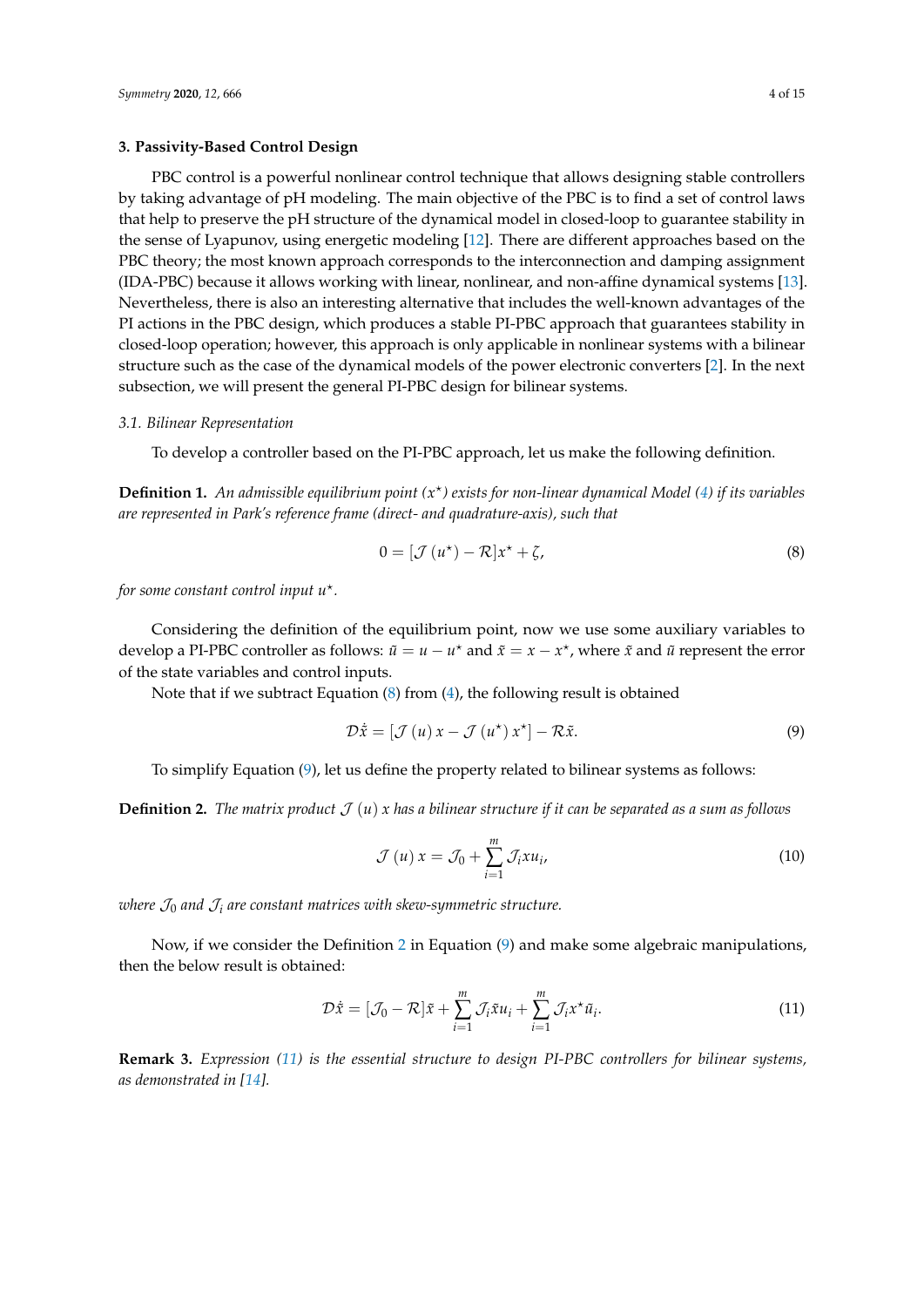#### *3.2. Lyapunov's Requirements for Stability Analysis*

To guarantee that the dynamical System [\(11\)](#page-3-4) is stable in the sense of Lyapunov for the equilibrium point  $\tilde{x} = 0$ , i.e.,  $x = x^*$ , let us define a candidate Lyapunov function  $\mathcal{V}(\tilde{x})$  with hyperboloid structure as presented below

<span id="page-4-0"></span>
$$
\mathcal{V}(\tilde{x}) = \frac{1}{2} \tilde{x}^T \mathcal{D} \tilde{x}.\tag{12}
$$

Observe that  $\nu(\tilde{x})$  meets the first two conditions of the Lyaponov's stability theorem, i.e.,  $\nu(0) = 0$ , and  $\mathcal{V}(\tilde{x}) > 0$ ,  $\forall \tilde{x} \neq 0$ . In addition, if we take the temporal derivative of Equation [\(12\)](#page-4-0) and substitute Equation [\(11\)](#page-3-4), the following result is obtained:

$$
\dot{\mathcal{V}}(\tilde{x}) = \tilde{x}^T \mathcal{D} \dot{\tilde{x}} = -\tilde{x}^T \mathcal{R} \tilde{x} + \sum_{i=1}^m \tilde{x}^T \mathcal{J}_i x^* \tilde{u}_i,
$$
\n(13)

which implies guarantee in stability, if the second term on the right hand side of Equation [\(13\)](#page-4-1) is negative definite or at least negative semidefinite. To simplify this expression, let us use the input–output relation  $\tilde{u} \rightarrow \tilde{y}$  being  $\tilde{y}$  the passive output as follows

<span id="page-4-2"></span><span id="page-4-1"></span>
$$
\dot{\mathcal{V}}(\tilde{x}) \le \tilde{y}^T \tilde{u},\tag{14}
$$

where  $\tilde{y}_i = \tilde{x}^T \mathcal{J}_i x^*$ .

Note that Expression [\(14\)](#page-4-2) can help us to design a stable controller if and only if the set of control inputs  $\tilde{u}$  is selected such that this expression is always negative semidefinite. These characteristics are presented in the next section using a PI controller.

#### <span id="page-4-5"></span>*3.3. PI-PBC Design*

To obtain a general control law to guarantee closed-loop stability in the sense of Lyapunov, let us employ the following PI control structure

$$
\tilde{u} = -\mathcal{K}_p \tilde{y} + \mathcal{K}_i z,\tag{15a}
$$

<span id="page-4-4"></span><span id="page-4-3"></span>
$$
\dot{z} = -\tilde{y},\tag{15b}
$$

where  $\mathcal{K}_p \succ 0$  and  $\mathcal{K}_i \succ 0$  are the proportional and integral gain matrices and *z* is an auxiliary vector of variables related to the integral action.

To prove stability with the control law defined by Equation [\(15\)](#page-4-3), let us modify the candidate Lyapunov function in Equation [\(12\)](#page-4-0) as follows

$$
\mathcal{W}(\tilde{x}, z) = \mathcal{V}(\tilde{x}) + \frac{1}{2} (z - z_o)^T \mathcal{K}_i (z - z_o), \qquad (16)
$$

with  $z_o = \mathcal{K}_i^{-1} u^*$  and its derivative is

$$
\dot{\mathcal{W}}(\tilde{x}, \tilde{y}) = -\tilde{x}^T \mathcal{R} \tilde{x} - \tilde{y}^T \mathcal{K}_p \tilde{y} \le 0,
$$
\n(17)

which proves that the control input in Equation [\(15\)](#page-4-3) guarantees stability in the sense of Lyapunov for closed-loop operation. Observe that in Equation [\(16\)](#page-4-4), we consider that  $\mathcal{K}_i = \mathcal{K}_i^T$ .

**Remark 4.** *The control input Equation [\(15\)](#page-4-3) can guarantee asymptotic stability in the sense of Lyapunov as proved in [\[15\]](#page-14-2) by referring to Barbalat's lemma [\[14\]](#page-14-1).*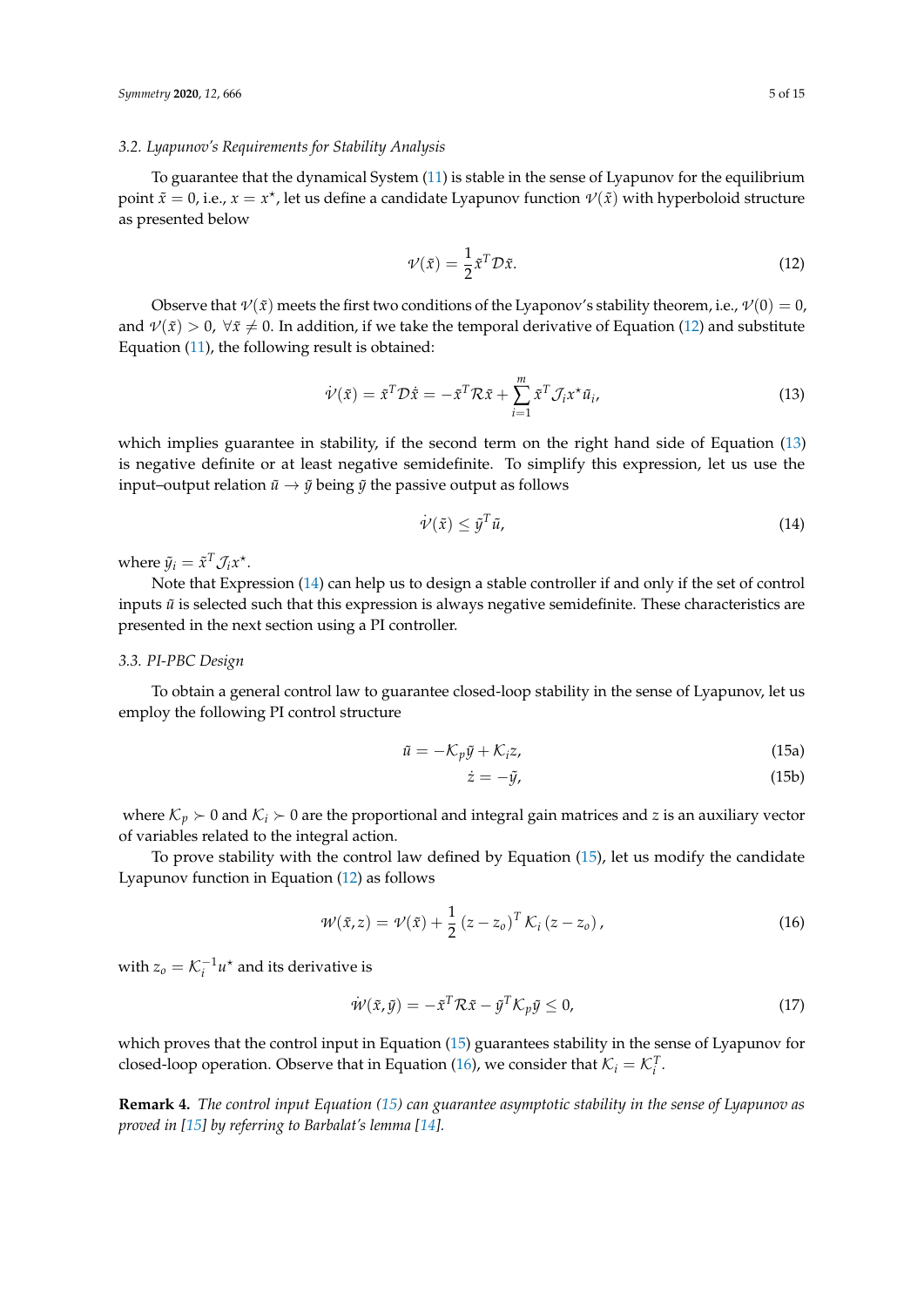## <span id="page-5-0"></span>**4. Control Structure and Physical Constraint**

This section presents the mathematical structure of the control laws for active and reactive power support with SCES systems, as well as the physical constraint that imposes the interconnection of a supercapacitor for energy storage applications.

#### *4.1. Control Law*

The presented PI-PBC approach can deal with parametric uncertainties in the SCES system when it is modeled using a direct power formulation (see Model [\(7\)](#page-2-1) and [\(8\)](#page-3-1)). For its analysis, let us present the general control inputs obtained from Equation [\(15\)](#page-4-3) as follows

$$
u_d = u_d^{\star} + k_{p1} \left( v^{\star} \left( p - p^{\star} \right) - p^{\star} \left( v - v^{\star} \right) \right) + k_{i1} \int \left( v^{\star} \left( p - p^{\star} \right) - p^{\star} \left( v - v^{\star} \right) \right) dt, \tag{18a}
$$

$$
u_q = u_q^{\star} + k_{p2} \left( q^{\star} \left( v - v^{\star} \right) - v^{\star} \left( q - q^{\star} \right) \right) + k_{i2} \int \left( q^{\star} \left( v - v^{\star} \right) - v^{\star} \left( q - q^{\star} \right) \right) dt, \tag{18b}
$$

where  $k_{p1}$  and  $k_{p2}$  are the proportional gains, and  $k_{i1}$  and  $k_{i2}$  are the integral gains, respectively.

**Remark 5.** The components  $u_d^*$  and  $u_q^*$  in Equation [\(18\)](#page-5-1) can be neglected as recommended in [\[16\]](#page-14-3) because they *can be considered as constant values to calculate integral actions.*

It is important to mention that the control inputs of Equation [\(18\)](#page-5-1) can remain robust to parametric uncertainties because they do not depend on any parameter of the system. This implies that small variations in these values (e.g., *l*, *r*, and *csc*) will not compromise the dynamical performance of the SCES system.

Note that in Equation [\(18\)](#page-5-1), the value of  $v^* = v_d v_{sc}^*$  needs to control the active and reactive power interchange between the SCES system and the grid (the values of  $p^*$  and  $q^*$  are defined by the designer because the main interest in SCES applications corresponds to control active and reactive power independently). Therefore, it is necessary to know  $v_{sc}^{\star}$  to apply the controller. We start from the energy function of the SCES to compute  $v_{sc}^{\star}$ , as follows:

<span id="page-5-2"></span><span id="page-5-1"></span>
$$
W_{sc}^{\star} = \frac{1}{2} C_{sc} v_{sc}^{\star 2} \to W_{sc}^{\star} = p_{sc}^{\star} = C_{sc} v_{sc}^{\star 2}, \qquad (19)
$$

and the relation between the active power of SCES and VSC can be approximated to  $p_{sc}^* = -p^*$ . Hence,  $v_{sc}^{\star}$  can be given by

$$
{v_{sc}^{\star}}^2 = \frac{1}{C_{sc}} \int -p^{\star} dt \to v_{sc}^{\star} = K_i \sqrt{\int_0^t -p^{\star} dt},
$$
 (20)

with  $K_i > 0$ .

It is important to mention that the stability proof shown in Section [3.3](#page-4-5) may be compromised by replacing Equation [\(20\)](#page-5-2) into [\(18\)](#page-5-1), which is only valid when  $v_{sc}^{\star}$  is constant. Therefore, we adopted the time-scale separation assumption between the outer-loop ( $v_{sc}^{\star}$ ) and the inner PI-PBC described in [\[17,](#page-14-4)[18\]](#page-14-5). Interestingly, the assumption deals with the possible lost stability by only adjusting the integral gain in Equation [\(20\)](#page-5-2).

#### *4.2. Physical Operative Constraint*

The energy storage capability of a SCES system is limited by the energy capabilities of the supercapacitor as well as for the admissible voltages in its terminals.

Figure [1](#page-6-1) presents the dynamic behavior of the total energy stored in the SCES. In this figure, there are three critical points called O, P, and Q. Point O presents the minimum voltage value permissible in the supercapacitor terminals  $(v_{sc}^{min})$  that produce the value of the admissible minimum energy stored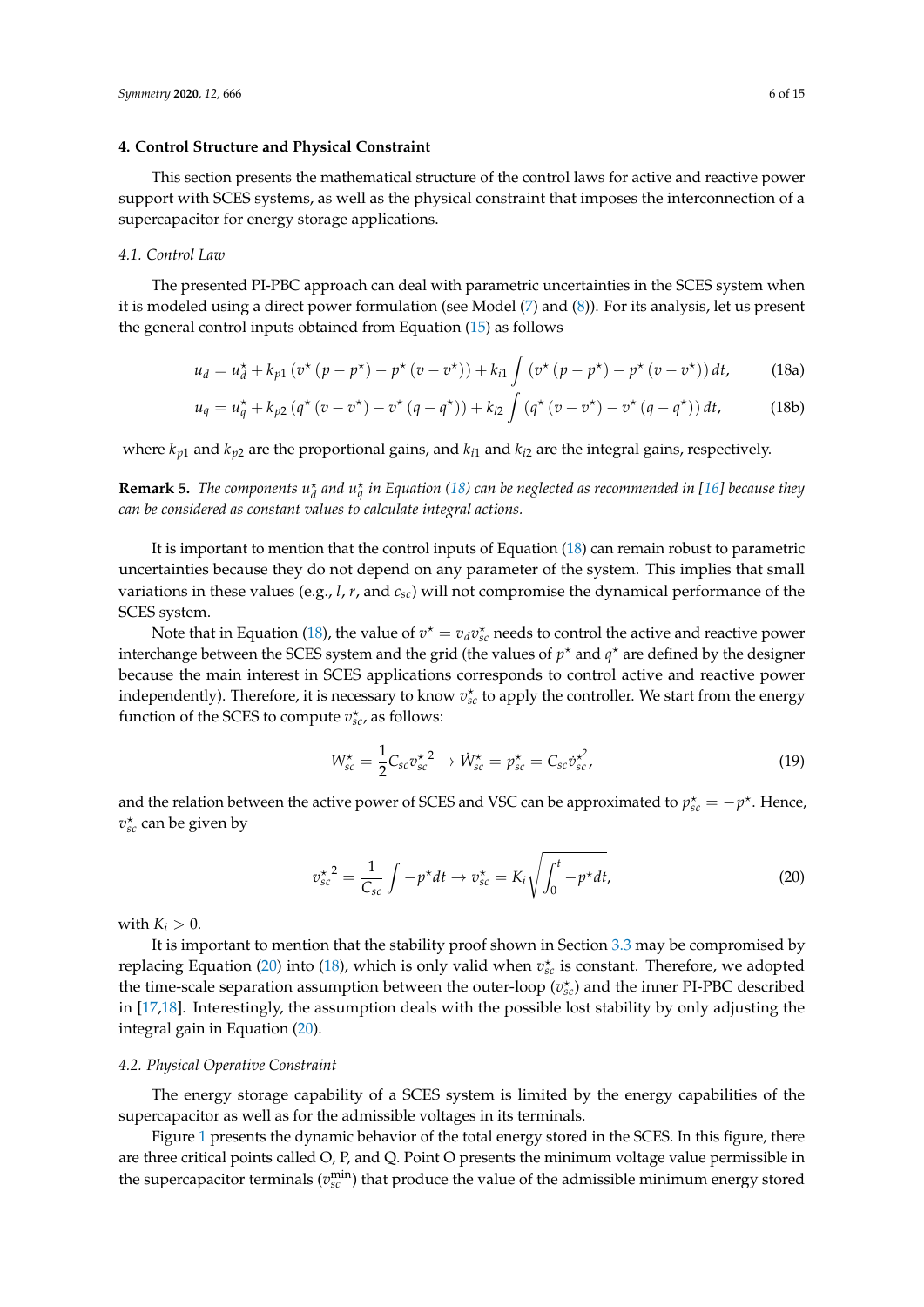<span id="page-6-1"></span>(*E*min); this voltage value is the lower bound in the SCES operation to guarantee the controllability of the closed-loop system. Additionally, point Q is the upper bound of the energy storage variable, which reaches the maximum permissible energy stored in the supercapacitor device  $(v_{sc}^{\max} \leftrightarrow E_{\max})$ , whereas point P represents some operating points between extreme points of O and Q.



**Figure 1.** Behavior of the energy stored in the Supercapacitor energy storage (SCES).

Observe that point P allows positive or negative active power references. In the case in which *p* is positive, the energy stored decreases from point P to point O. In the case in which *p* is negative, the energy stored increases from point P to point Q. When point P is at the extreme points, we can conclude that if it is at point O, the reference for *p* can only be negative or zero, and if it is at point Q, it must be positive or zero. These are necessary conditions to preserve the useful life in the SCES.

#### <span id="page-6-0"></span>**5. Test System and Simulation Scenarios**

#### *5.1. The System Under Study*

A low-voltage microgrid is used to test the DPC model of the SCES system. The test system is depicted in Figure [2,](#page-7-0) which contains two SCES systems. Additionally, it has a wind power generator and unbalanced loads to generate power oscillations in the system, thus allowing SCES to compensate for oscillations. The test system data can be consulted in [\[2\]](#page-13-1).

To assess the capability and robustness of the proposed controller, the controller is compared with interconnection and damping assignment IDA-PBC presented in [\[19\]](#page-14-6). The IDA-PBC was performed under the  $\alpha\beta$  reference frame. This implies that a PLL does not need to be implemented. However, it requires the derivatives of the desired values and the parameters of the system to be employed. This entails that the implementation of the IDA-PBC is more complicated than the proposed controller.

#### *5.2. Simulation Scenarios*

The SCES system can be used in various forms as support of active and reactive power oscillations in distributed generation applications with the wind turbine generator or can compensate for power oscillations provided by unbalanced loads [\[19\]](#page-14-6). According to this, in this study, two scenarios are designed to assess the performance and robustness of the SCES system using the DPC model and the proposed controller. The scenarios are as follows:

- **Scenario 1 (S1):** Check the proposed controller to manage the active and reactive power independently in the SCES system.
- **Scenario 2** (**S2**): Evaluate the performance of the proposed controller applied to the SUCCESS system using the DPC model to relieve the oscillations of active and reactive power in the microgrid. This scenario employs a wind power generator located at bus 2, which provides active power and absorbs the reactive power shown in Figure [3.](#page-7-1) Additionally, the test system has two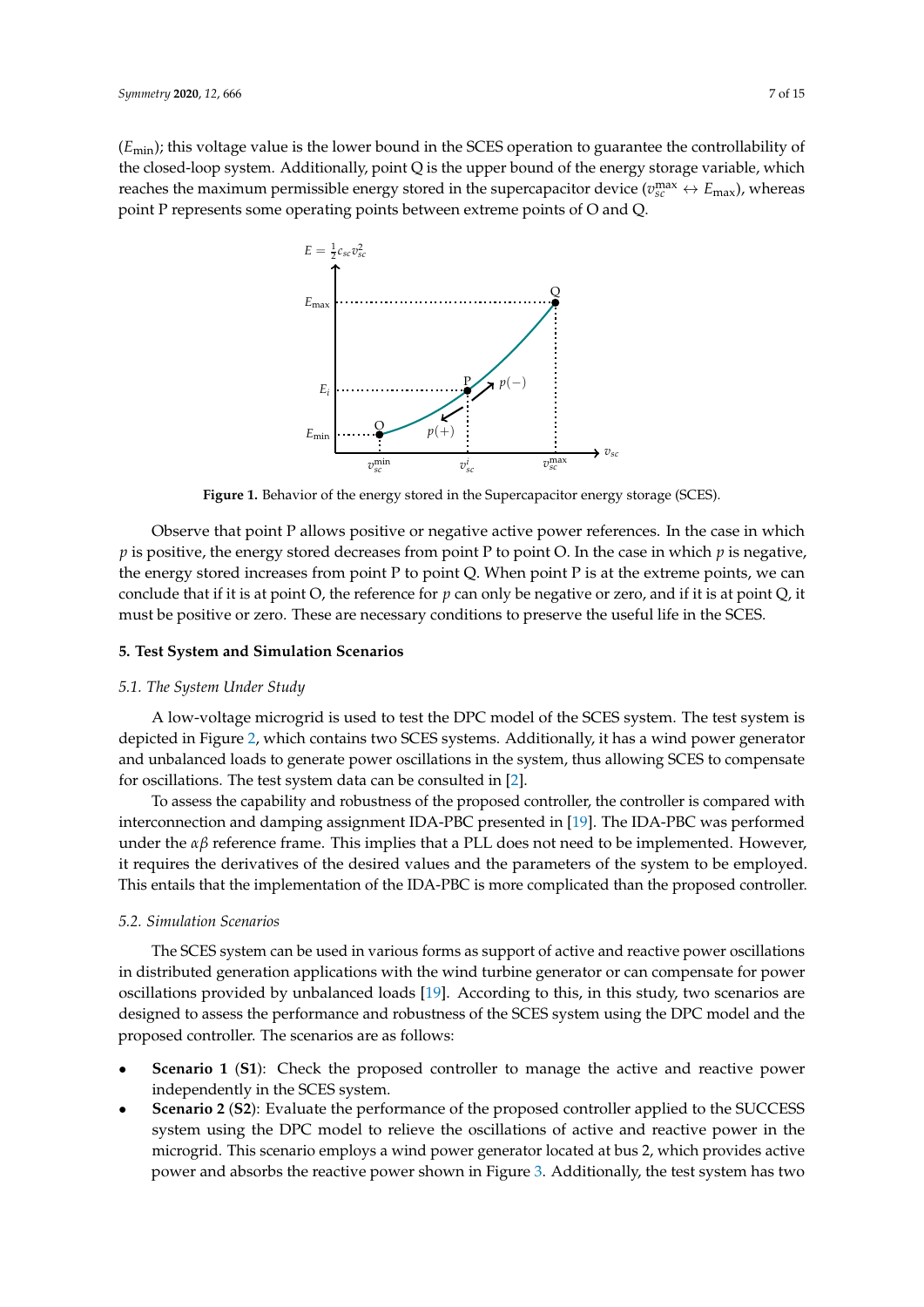demands (see DL1 and DL2 loads in Figure [2\)](#page-7-0), which draw active and reactive power, as depicted in Figure [4.](#page-8-1)

<span id="page-7-1"></span><span id="page-7-0"></span>

**Figure 3.** Wind generator: (**a**) wind profile and (**b**) active power provided and reactive power absorbed.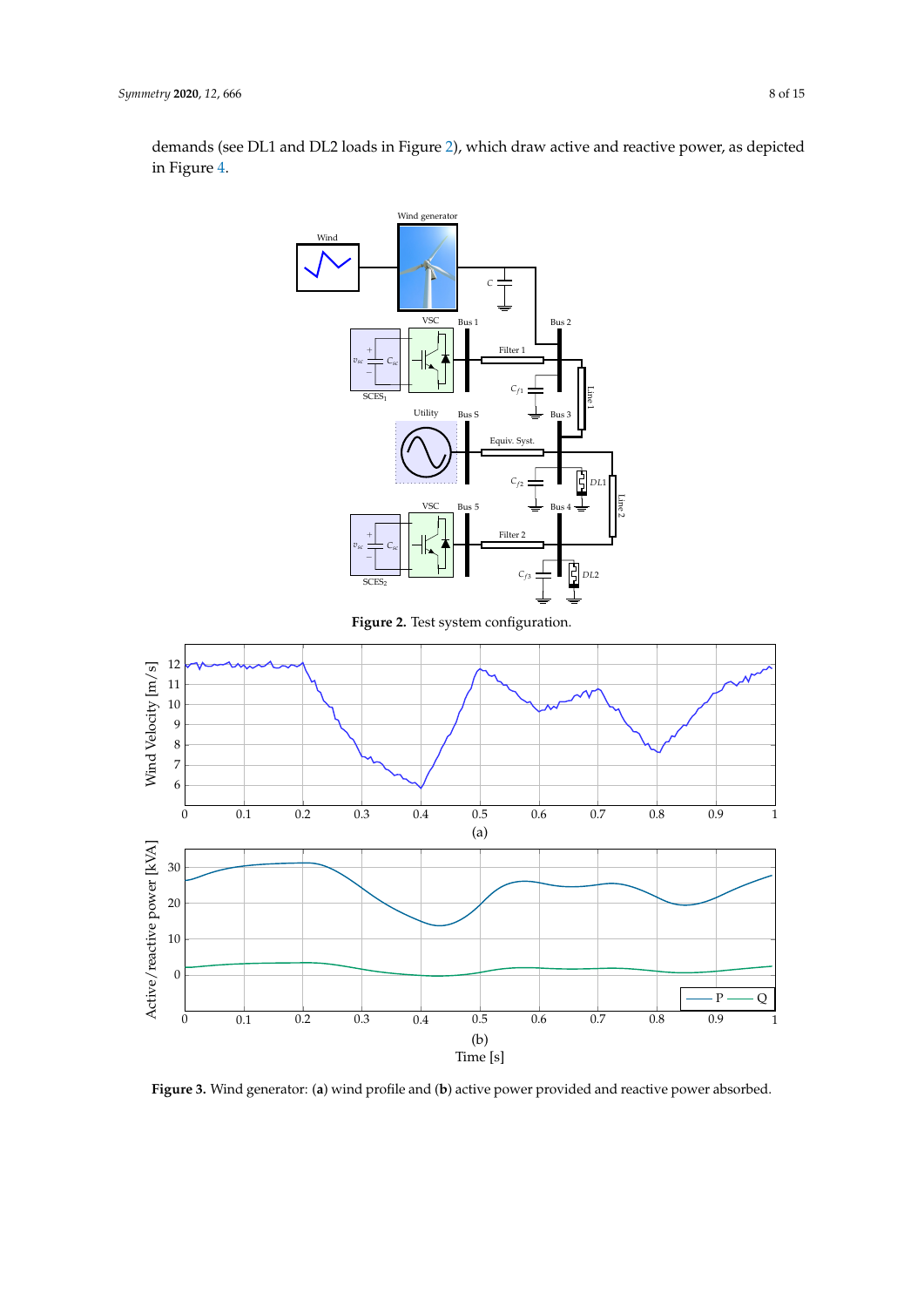<span id="page-8-1"></span>

**Figure 4.** DL1 and DL2 loads: (**a**) active power demanded and (**b**) reactive power demanded.

It is important to mention that these scenarios have been designed arbitrarily to validate the accuracy and robustness of the DPC model and the proposed controller.

## <span id="page-8-0"></span>**6. Results**

The test system (see Figure [2\)](#page-7-0) was implemented in MATLAB/Simulink and was executed on a desk-computer INTEL(R) Core(TM) i7–7700 CPU, 3.60 GHz, 8 GB RAM with 64-bits Windows 10 Professional by using MATLAB2019b. The switching frequency for the VSCs was fixed at 5 kHz. The parameters for the PI-PBC approach were tuned using the diagonal method developed in [\[20\]](#page-14-7), which is suitable when the connection between the internal control of the model and the PI controller is lost, as presented with the proposed controller in this paper. The PI controller is computed, as follows:

$$
k_{p_{12}} = \frac{\ln(9)L}{t_s}, k_{i_{12}} = \frac{\ln(9)R}{t_s},
$$
\n(21)

where *L* and *R* are values of the inductance and resistance of the AC filter and *t<sup>s</sup>* = 10−<sup>4</sup> is the desired settling time.

#### *6.1. Scenario 1*

This scenario analyzes the performance of the PI-PBC to control the active and reactive power regardless of the SCES system applied to the DPC model. Here, we select arbitrary values for active and reactive power references to demonstrate the ability of the proposed controller. Figure [5](#page-9-0) shows the dynamic behavior at the DC side of the SCES system and their active and reactive power outputs.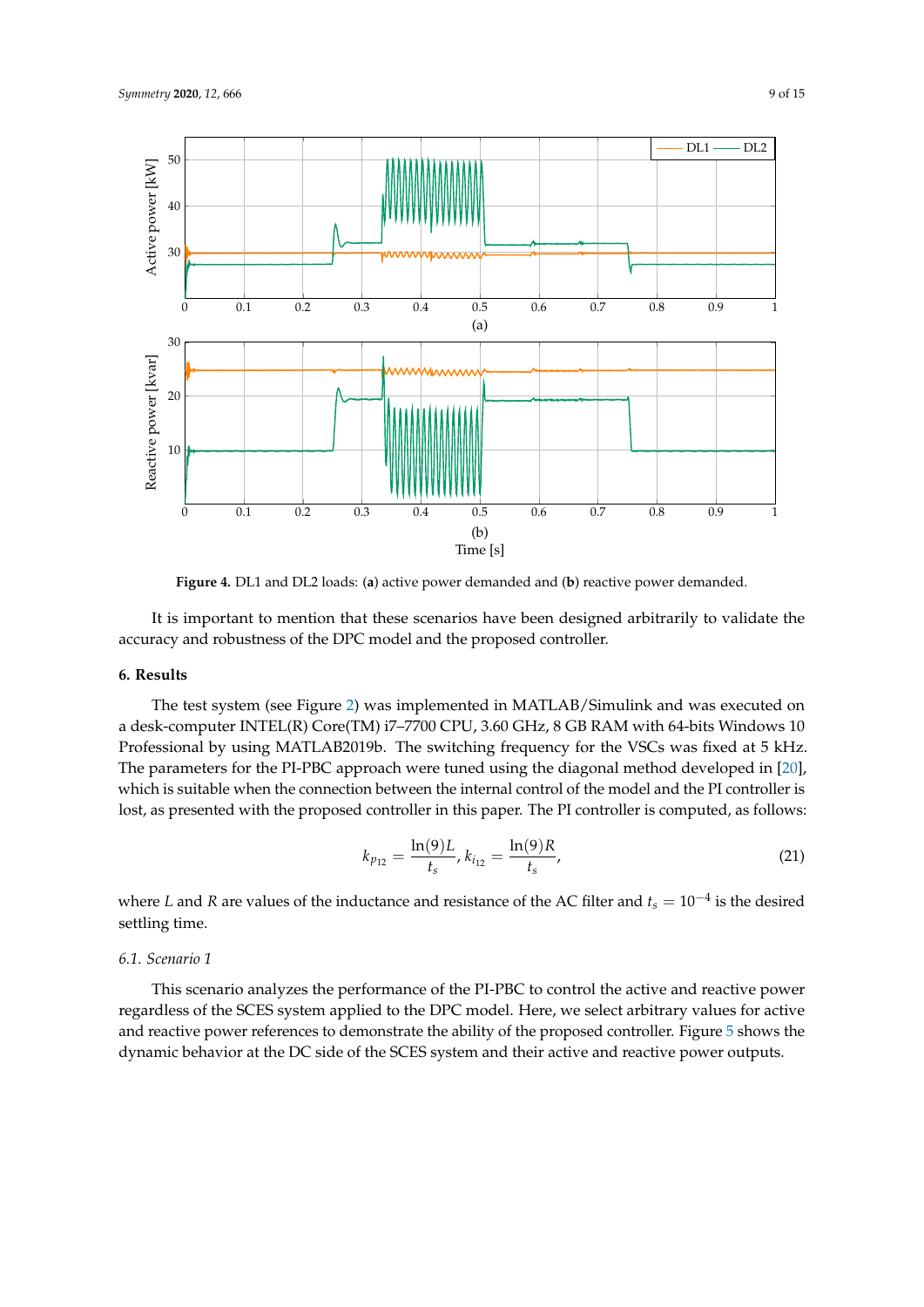<span id="page-9-0"></span>

**Figure 5.** Dynamic behavior of the SCES system for S1: (**a**) supercapacitor voltage; (**b**) active power provided; and (**c**) reactive power absorbed.

Figure [5](#page-9-0) shows that both controllers present a similar dynamic behavior. Nevertheless, PI–PBC presents a better performance compared with the IDA-PBC because it shows lower active and reactive power ripples. The ripples for the proposed controller are approximately 80 W and 85 var for the active and reactive power, respectively. In contrast, the ripples are about 100 W and 115 var when the IDA-PBC is implemented, respectively.

#### *6.2. Scenario 2*

This scenario investigates the ability of the SCES system using the DPC model to compensate for the power oscillations in the test system. Therefore, two SCES systems are considered, located at buses 1 and 5 (see Figure [2\)](#page-7-0). The first SCES system relieves the power oscillation introduced by the wind power generator at bus 2. Here, we assume that the SCES system must keep active power at 28 kW and supply all the requirements of the reactive power of the generator. In contrast, the second SCES system compensates for the power oscillations provided by DL2 demands at bus 4, maintaining its active and reactive power at 30 kW and zero, respectively.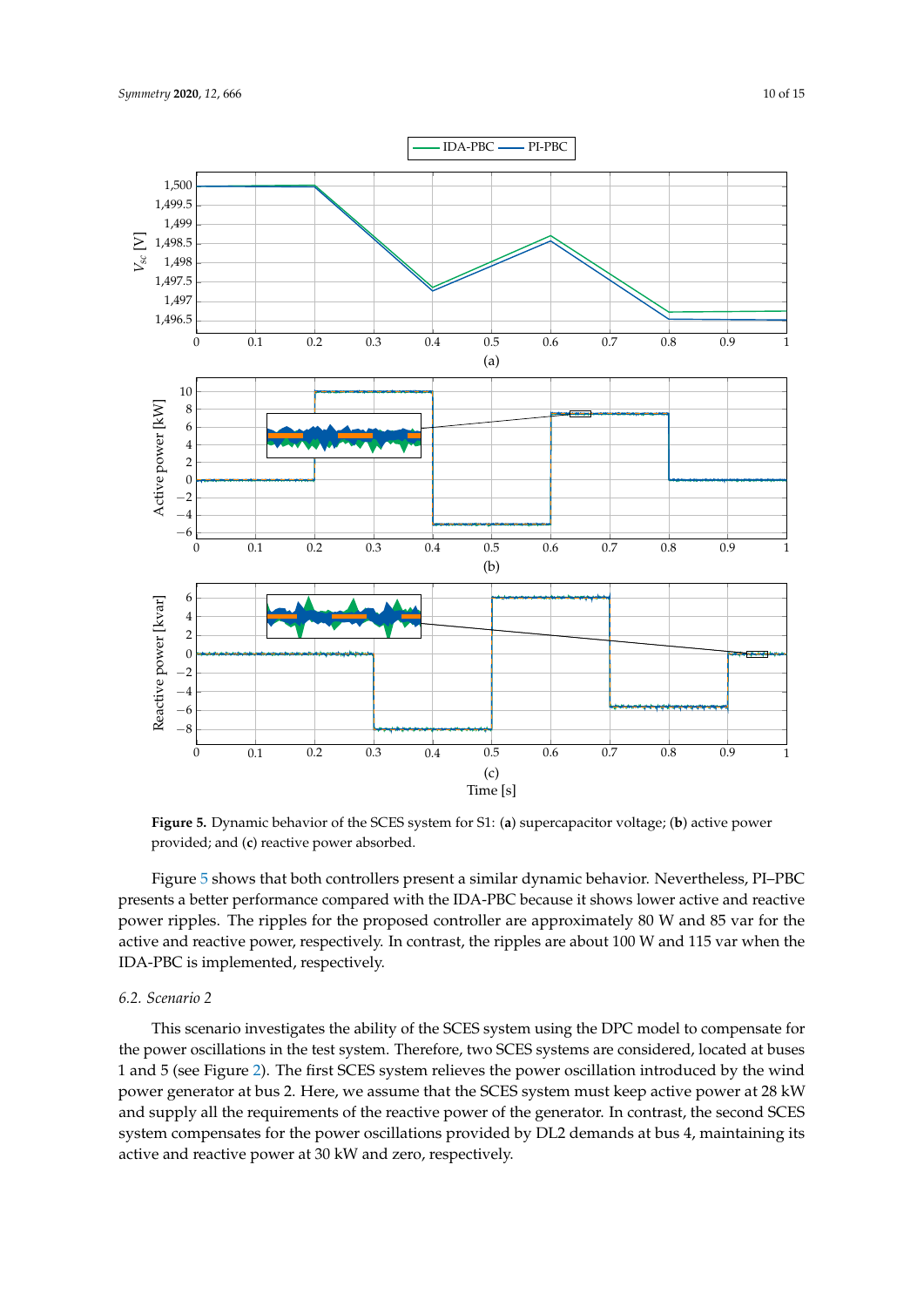<span id="page-10-0"></span>

Figures [6](#page-10-0) and [7](#page-11-0) illustrate the dynamic behaviors at the DC side of the first and second SCES systems, respectively. In addition, their respective active and reactive powers are also plotted.

**Figure 6.** Dynamic behavior of the first SCES system for S2: (**a**) supercapacitor voltage; (**b**) active power provided; and (**c**) reactive power absorbed.

Observe in Figure [6](#page-10-0) that both controllers maintain the control objectives ( $p = 30$  kW and  $q = 0$ ) kvar). However, the PI-PBC method continues presenting a better performance with lower ripples for the active and reactive power. Moreover, IDA-PBC has a steady-state error for active power of around 25 kW.

Note in Figure [7](#page-11-0) that the proposed controller continues to show an enhanced response of active power, without steady-state error, as presented with the IDA-PBC. This behavior occurs because the IDA-PBC works as a proportional control. In contrast, the proposed controller includes an integral action that removes this error.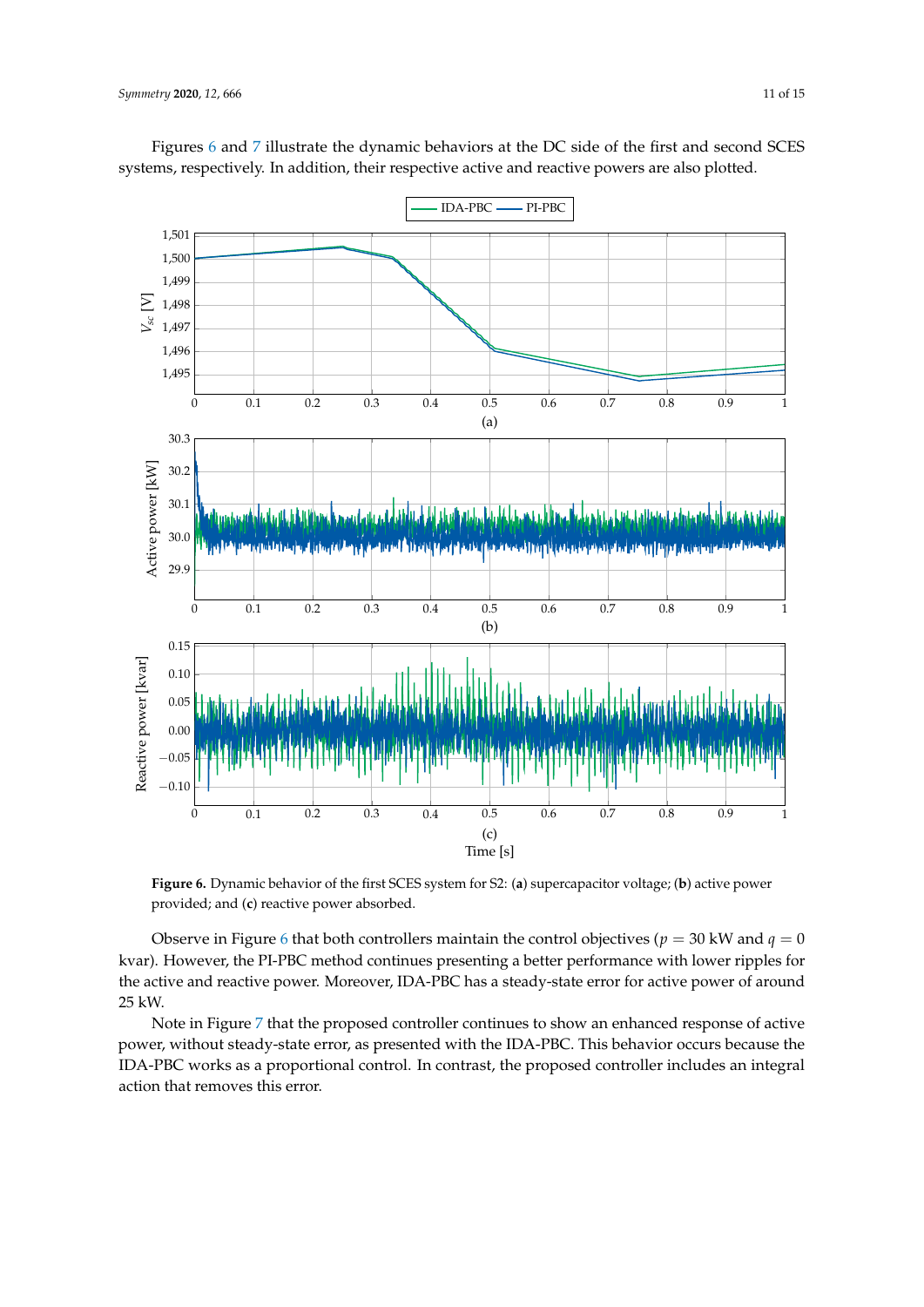<span id="page-11-0"></span>

**Figure 7.** Dynamic behavior of the second SCES system for S2: (**a**) supercapacitor voltage; (**b**) active power provided; and (**c**) reactive power absorbed.

## Complementary Analysis

Mean absolute error (MAE) and integral of time multiply absolute error (ITAE) (for the active and reactive power), and total harmonic distortion (THD) (for the AC currents) are used to quantify the performance of the controllers. Table [1](#page-12-0) depicts these indexes for each scenario analyzed.

In Table [1,](#page-12-0) both controllers have a notable low MAE and ITAE. Nevertheless, the PI-PBC approach performs better for tracking power references than the IDA-PBC approach. This finding is supported by the reduction of MAE*p* and MAE*q* by 12.1% and 21.8% in the worst-case scenario (see first and the second column in Table [1\)](#page-12-0), respectively. While ITAE*p* and ITAE*q* were reduced by 16.9% and 21.25% in the worst-case scenario, respectively.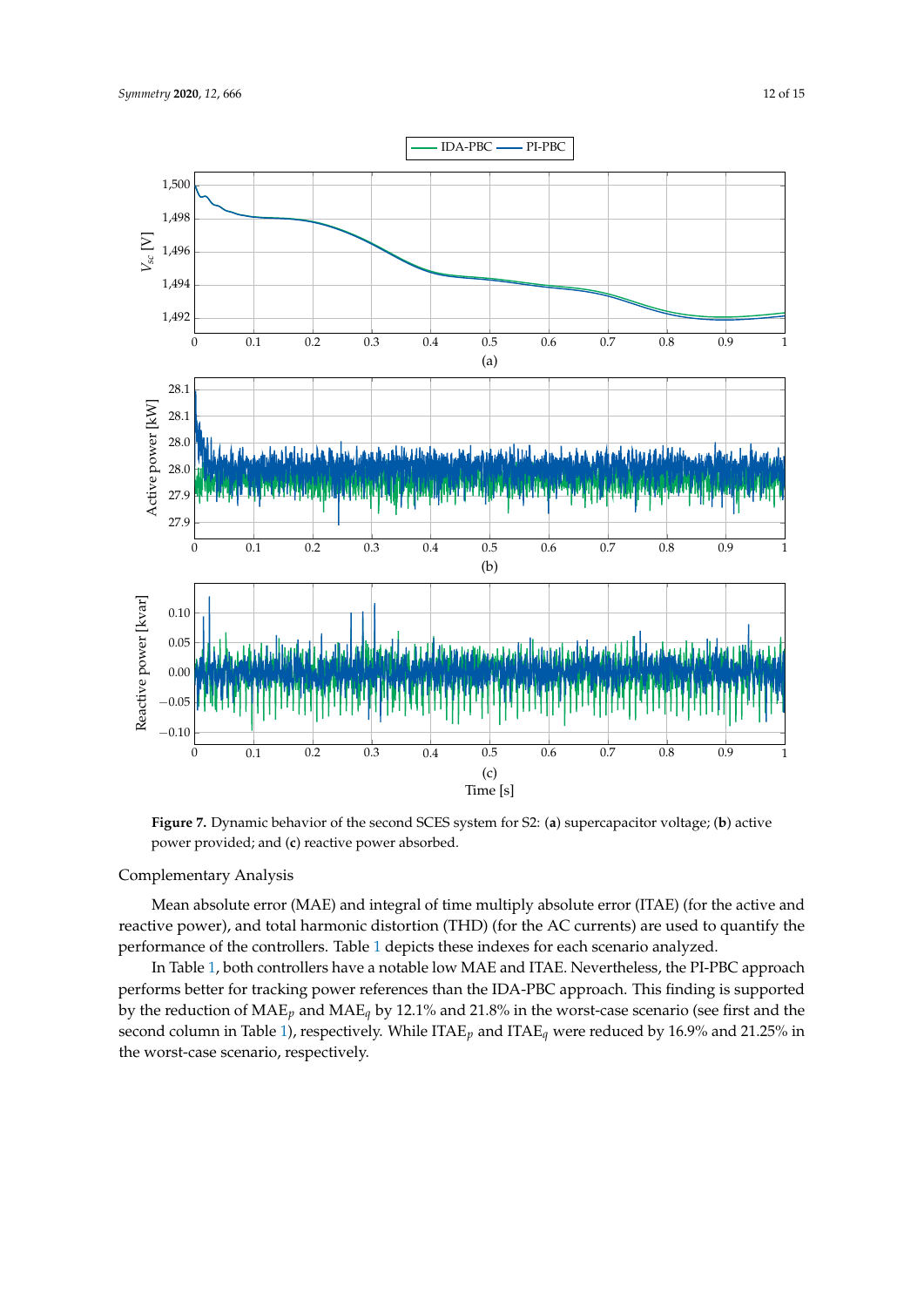<span id="page-12-0"></span>

| Scenario 1                        |             |               |          |                   |            |
|-----------------------------------|-------------|---------------|----------|-------------------|------------|
|                                   | $MAE_p$ [W] | $MAE_q$ [var] | $ITAE_n$ | ITAE <sub>a</sub> | THD $[\%]$ |
| <b>IDA-PBC</b>                    | 43.39       | 30.93         | 10.69    | 7.72              | 1.57       |
| PI-PBC                            | 23.71       | 20.65         | 5.94     | 5.35              | 1.55       |
| Scenario 2 with SCES <sub>1</sub> |             |               |          |                   |            |
|                                   | $MAE_p$ [W] | $MAE_q$ [var] | $ITAE_p$ | ITAE <sub>a</sub> | THD [%]    |
| <b>IDA-PBC</b>                    | 28.26       | 23.79         | 7.01     | 5.98              | 0.99       |
| PI-PBC                            | 24.68       | 18.59         | 5.82     | 4.64              | 0.98       |
| Scenario 2 with SCES <sub>2</sub> |             |               |          |                   |            |
|                                   | $MAE_p$ [W] | $MAE_q$ [var] | $ITAE_p$ | ITAE <sub>a</sub> | THD [%]    |
| <b>IDA-PBC</b>                    | 21.39       | 18.76         | 5.28     | 4.66              | 1.82       |
| PI-PBC                            | 18.38       | 14.60         | 4.36     | 3.63              | 1.80       |

**Table 1.** Performance Indexes.

In Table [1,](#page-12-0) it can be observed that both controllers meet the THD limits for power electronic converters established in Standard IEEE-1547 [\[21\]](#page-14-8) even though the proposed controller has lower THD than the IDA-PBC approach. This entails that the PI-PBC approach presents better wave quality and lower losses.

The robustness of the proposed controller is investigated by applying a sensitive analysis for filter parameters. We assume that there are RL-filter mismatches with a variation of  $\pm 50\%$  and  $\pm 40\%$  for R and L parameters, respectively, when active power must be kept in 10 kW. For this test, we generate 100 random mismatches with uniform distribution. Figure [8](#page-12-1) depicts the error mean value of the active power ∆*Pmean* against plant-model mismatches. Observe in this figure, that the IDA-PBC approach has a greater variation for ∆*Pmean* than the PI-PBC approach. This demonstrates that the proposed controller presents a better performance when there is a plant-model mismatch. In Figure [8,](#page-12-1) it can also be noted that the resistance variations do not influence over the controllers performance, while inductance variations do affect the performance of the controllers. This effect tends to be linear and is greater when the IDA-PBC approach is implemented.

<span id="page-12-1"></span>



**Remark 6.** *The proposed controller does not show a remarkable difference in performance according to the IDA-PBC approach, which is easy to implement. This is because it only needs proportional-integral action and does not depend on the system parameters, while the IDA-PBC approach requires the system parameters and derivative calculation from the references to be applied.*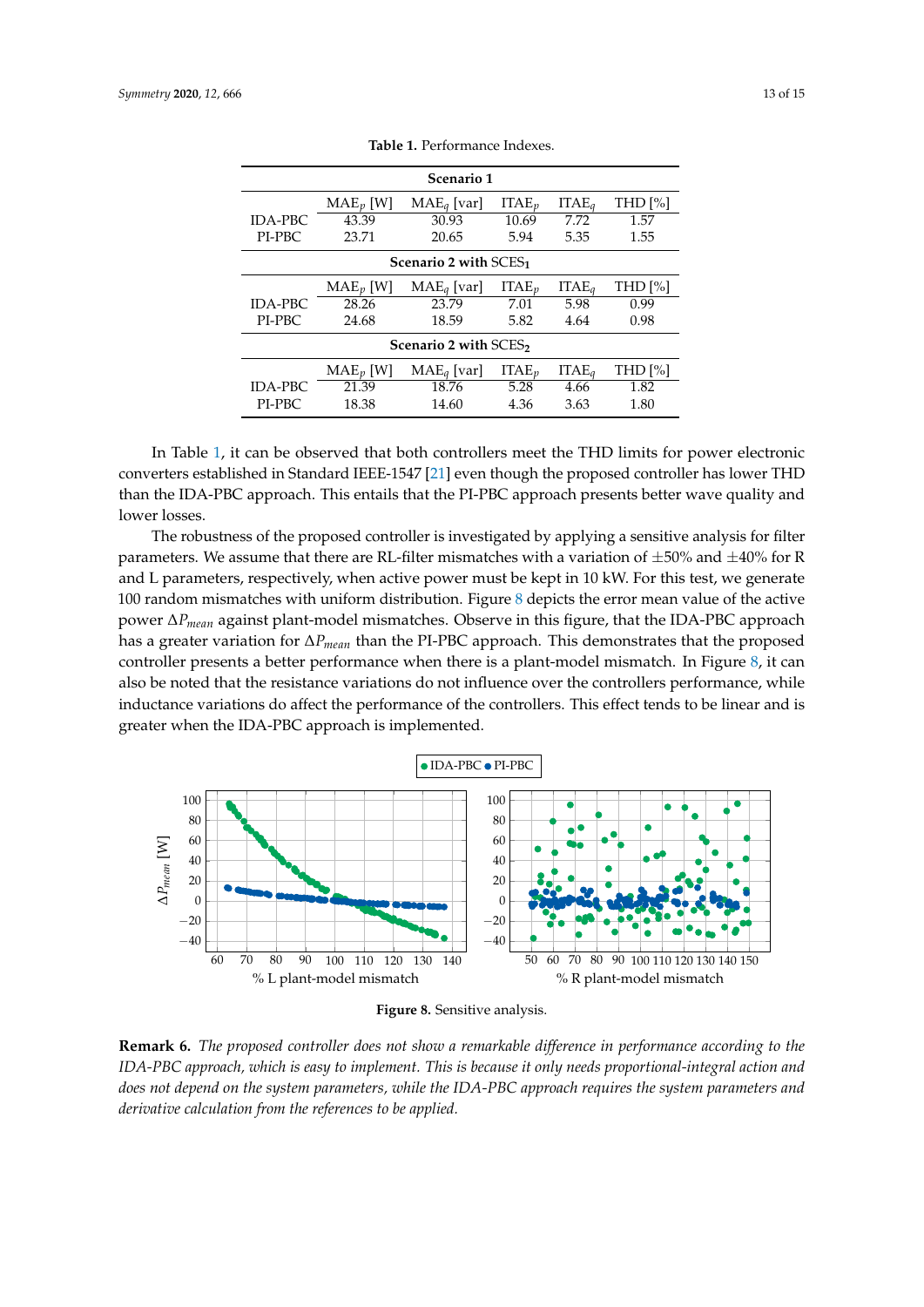#### **7. Conclusions**

A direct power model developed from Park's reference frame for the SCES systems has been presented in this study. The direct power model controls instantaneous active and reactive powers regardless of the SCES system without employing typical phase-Locked-Loop. A PI-PBC approach was used to control the SCES system because it takes advantage of the pH structure of the SCES system to propose a control law that guarantees the stability of the system and exploits proportional-integral actions. The proposed controller demonstrates better performance in relieving the active and reactive power oscillations generated by wind generation considering imbalance when compared to the IDA-PBC approach.

**Author Contributions:** Conceptualization and writing—review and editing, W.G.-G. and O.D.M.; and supervision, writing—review and editing, F.M.S., C.A.R. and C.O.-H. All authors have read and agreed to the published version of the manuscript.

**Acknowledgments:** This work was partially supported by the National Scholarship Program Doctorates of the Administrative Department of Science, Technology and Innovation of Colombia (COLCIENCIAS), by calling contest 727-2015.

**Conflicts of Interest:** The authors declare no conflict of interest.

#### **References**

- <span id="page-13-0"></span>1. Mensah-Darkwa, K.; Zequine, C.; Kahol, P.K.; Gupta, R.K. Supercapacitor energy storage device using biowastes: A sustainable approach to green energy. *Sustainability* **2019**, *11*, 414. [\[CrossRef\]](http://dx.doi.org/10.3390/su11020414)
- <span id="page-13-1"></span>2. Gil, W.; Montoya, O.D.; Garces, A. Direct power control of electrical energy storage systems: A passivity-based PI approach. *Electr. Power Syst. Res.* **2019**, *175*, 105885.
- <span id="page-13-2"></span>3. Montoya, O.D.; Garces, A.; Espinosa-Perez, G. A generalized passivity-based control approach for power compensation in distribution systems using electrical energy storage systems. *J. Energy Storage* **2018**, *16*, 259–268. [\[CrossRef\]](http://dx.doi.org/10.1016/j.est.2018.01.018)
- <span id="page-13-3"></span>4. Aly, M.M.; Abdel-Akher, M.; Said, S.M.; Senjyu, T. A developed control strategy for mitigating wind power generation transients using superconducting magnetic energy storage with reactive power support. *Int. J. Electr. Power Energy Syst.* **2016**, *83*, 485–494. [\[CrossRef\]](http://dx.doi.org/10.1016/j.ijepes.2016.04.037)
- <span id="page-13-4"></span>5. Montoya, O.D.; Gil-González, W.; Garces, A. SCES Integration in Power Grids: A PBC Approach under abc, *αβ*0 and dq0 Reference Frames. In Proceedings of the 2018 IEEE PES Transmission & Distribution Conference and Exhibition-Latin America (T&D-LA), Lima, Peru, 18–21 September 2018; pp. 1–5.
- <span id="page-13-5"></span>6. Haihua, Z.; Khambadkone, A.M. Hybrid modulation for dual active bridge bi-directional converter with extended power range for ultracapacitor application. In Proceedings of the 2008 IEEE Industry Applications Society Annual Meeting, Edmonton, AB, Canada, 5–9 October 2008; pp. 1–8.
- <span id="page-13-6"></span>7. Gil-González, W.J.; Garcés, A.; Escobar, A. A generalized model and control for supermagnetic and supercapacitor energy storage. *Ing. Cienc.* **2017**, *13*, 147–171. [\[CrossRef\]](http://dx.doi.org/10.17230/ingciencia.13.26.6)
- <span id="page-13-7"></span>8. Thounthong, P.; Luksanasakul, A.; Koseeyaporn, P.; Davat, B. Intelligent model-based control of a standalone photovoltaic/fuel cell power plant with supercapacitor energy storage. *IEEE Trans. Sustain. Energy* **2012**, *4*, 240–249. [\[CrossRef\]](http://dx.doi.org/10.1109/TSTE.2012.2214794)
- <span id="page-13-8"></span>9. Mufti, M.D.; Iqbal, S.J.; Lone, S.A.; Ain, Q. Supervisory Adaptive Predictive Control Scheme for Supercapacitor Energy Storage System. *IEEE Syst. J.* **2015**, *9*, 1020–1030. [\[CrossRef\]](http://dx.doi.org/10.1109/JSYST.2013.2289251)
- <span id="page-13-9"></span>10. Montoya, O.D.; Gil-González, W.; Garces, A. Distributed energy resources integration in single-phase microgrids: An application of IDA-PBC and PI-PBC approaches. *Int. J. Electr. Power Energy Syst.* **2019**, *112*, 221–231. [\[CrossRef\]](http://dx.doi.org/10.1016/j.ijepes.2019.04.046)
- <span id="page-13-10"></span>11. Montoya, O.D.; Gil-González, W.; Avila-Becerril, S.; Garces, A.; Espinosa-Pérez, G. Distributed Energy Resources Integration in AC Grids: A Family of Passivity-Based Controll, (in Spanish). *Rev. Iberoam. Autom. Inform. Ind.* **2019**, *16*, 212–221. [\[CrossRef\]](http://dx.doi.org/10.4995/riai.2018.10666)
- <span id="page-13-11"></span>12. Ortega, R.; Perez, J.A.L.; Nicklasson, P.J.; Sira-Ramirez, H.J. *Passivity-Based Control of Euler-Lagrange Systems: Mechanical, Electrical and Electromechanical Applications*; Springer Science & Business Media: Berlin/Heidelberg, Germany, 2013.